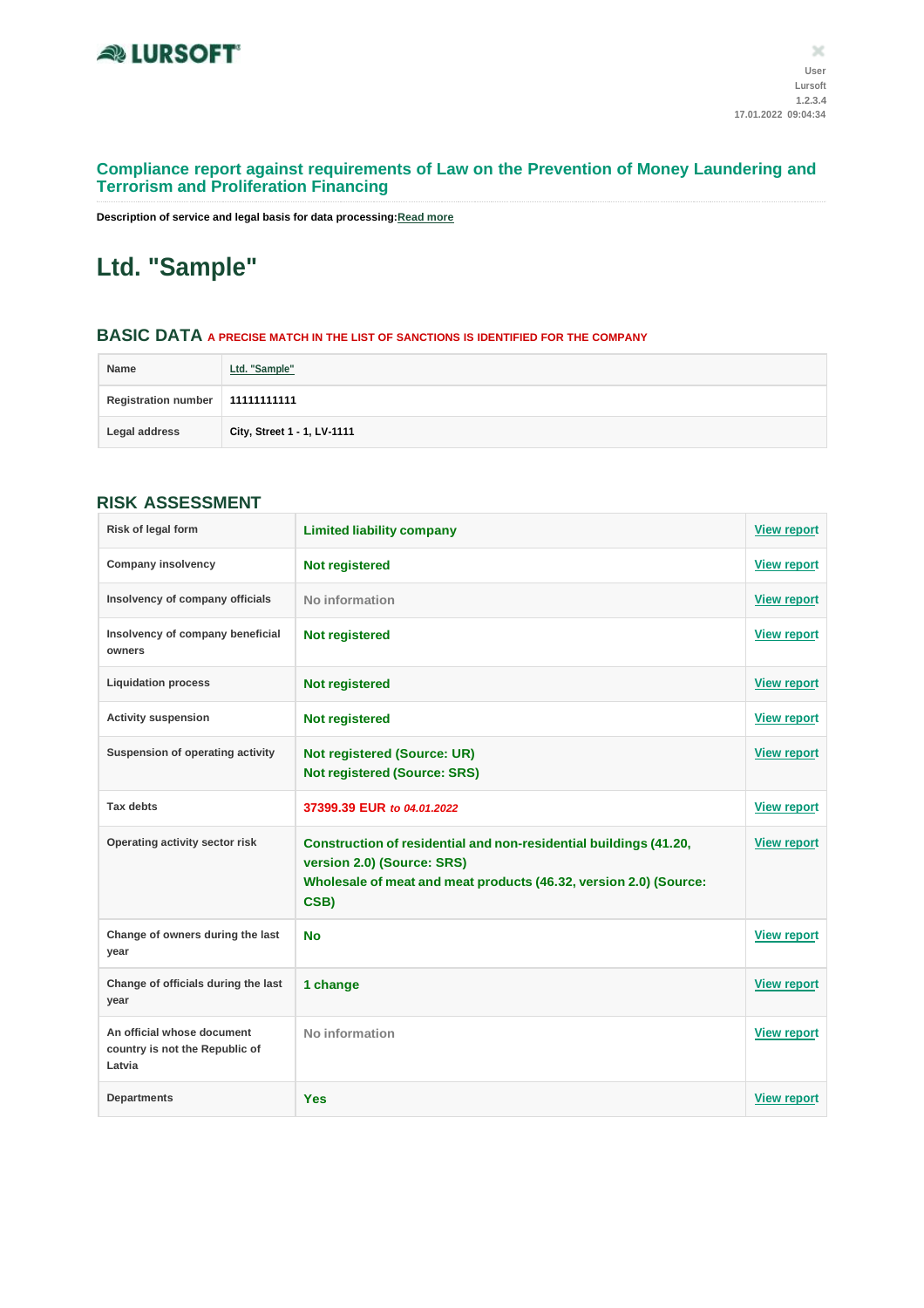# **STATE RISKS**

**It follows from the SRS guidelines that the subject of the law has an obligation to assess the client's, as well as its owners and true beneficiaries' jurisdictions or state risks. The check shall be performed at the time of the request for a statement on the list of the Financial Activities Task** Force (FATF), on the list of high-risk third countries of the European Union (EU) and in regulations of the Cabinet of Ministers No. 819 **"Regulations for low-tax or tax-free countries and territories".**

| Owners' state risk (FATF)                                                                                                                    | Latvia         | <b>View report</b> |
|----------------------------------------------------------------------------------------------------------------------------------------------|----------------|--------------------|
| Beneficial owners' state risk (FATF)                                                                                                         | No information | <b>View report</b> |
| State risk of persons in the control<br>chains of beneficial owners (FATF)                                                                   | <b>Turkey</b>  | <b>View report</b> |
| Owners' state risk (EU)                                                                                                                      | Latvia         | <b>View report</b> |
| Beneficial owners' state risk (EU)                                                                                                           | No information | <b>View report</b> |
| State risk of persons in the control<br>chains of beneficial owners (EU)                                                                     | No information | <b>View report</b> |
| Owners' (legal entities) state risk<br>check in the list of low-tax or tax-<br>free countries and territories                                | Latvia         | <b>View report</b> |
| State risk of legal persons in the<br>control chains of beneficial owners<br>in the list of low-tax or tax-free<br>countries and territories | No information | <b>View report</b> |

# **CHECKING IN THE LISTS OF SANCTIONS**

**Checking is done against the Latvian, European Union, United Kingdom, United Nations and Office of Foreign Assets Control (OFAC)\* sanctions lists.**

#### *\*SDN and Non-SDN lists included*

| Sanctions against the company                                      | <b>Precise coincidence</b> | <b>View report</b> |
|--------------------------------------------------------------------|----------------------------|--------------------|
| Sanctions against the company<br>owners                            | No information             | <b>View report</b> |
| Sanctions against the company<br>officials                         | <b>Precise coincidence</b> | <b>View report</b> |
| Sanctions against the beneficial<br>owners of the company          | <b>Not registered</b>      | <b>View report</b> |
| Sanctions against persons in the<br>beneficial owner control chain | No information             | <b>View report</b> |

### **CHECKING OF LEGAL ADDRESS**

**It follows from the recommendations of the SRS that one of the risk factors that the subject of law must assess when conducting a client research is the legal address and the address where the economic activity of the company is performed. If the registered office does not** coincide with the place of business of the company, or if several companies are registered at the same address, many of which have **ceased their activities, this can be an important indicator of risk.**

| level)                                                     | Data verification was performed for the following address code registered for company: 101842966 (specific address code is at house |                    |
|------------------------------------------------------------|-------------------------------------------------------------------------------------------------------------------------------------|--------------------|
| Number of companies which are<br>registered at the address | 33                                                                                                                                  | <b>View report</b> |
| Companies with current insolvency<br>proceeding            | 6                                                                                                                                   |                    |
| Companies whose economic<br>activity has been suspended    | 10                                                                                                                                  |                    |
| Companies whose activity has<br>suspended                  | $\bf{0}$                                                                                                                            |                    |